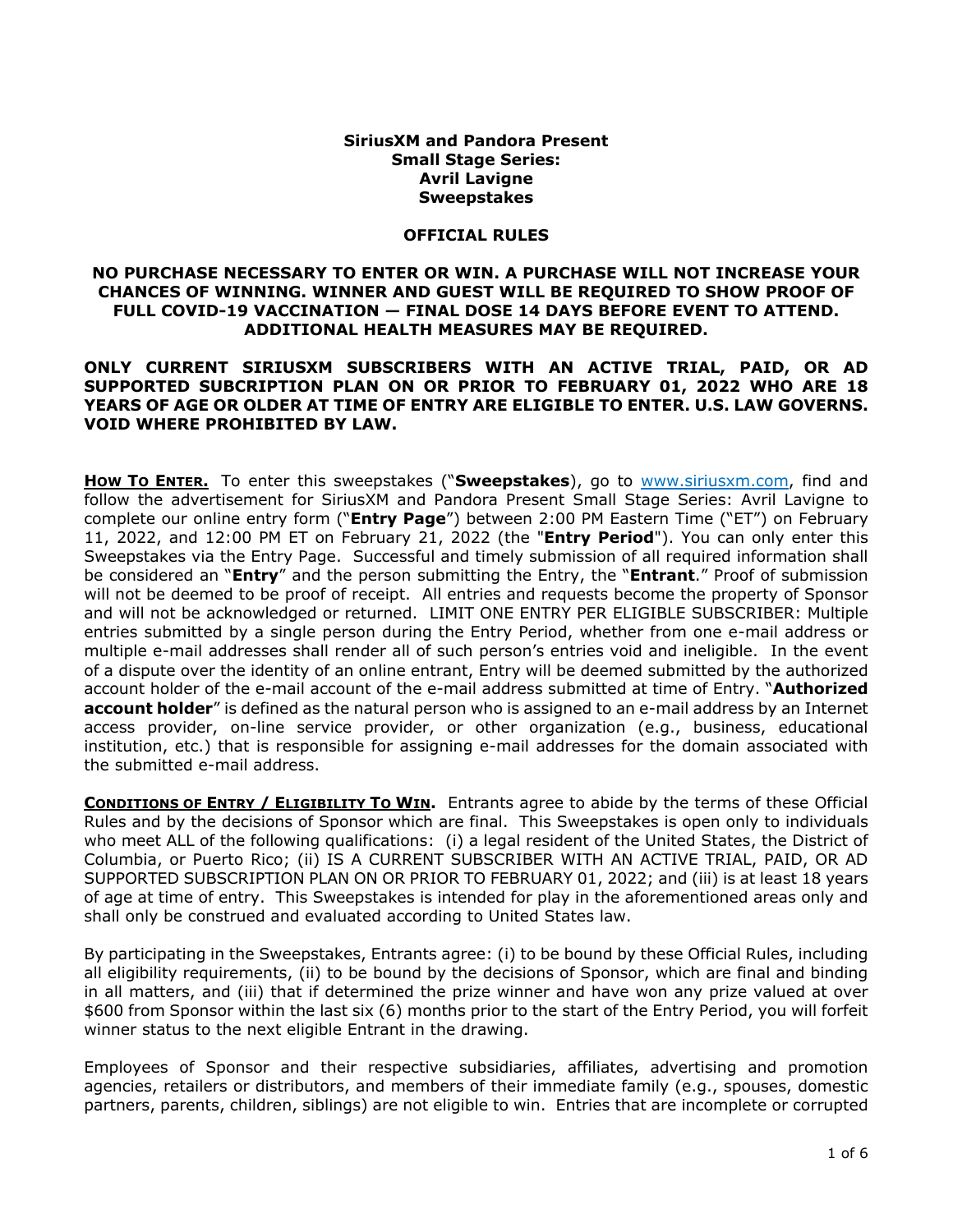are void and will not be eligible. Any effort by an Entrant to misrepresent himself or herself using aliases or multiple e-mail addresses will disqualify all entries of such individual. Sponsor and its agents reserve the right to verify eligibility qualifications of any winner. Failure to comply with these Official Rules as determined in the sole discretion of the Sponsor may result in disqualification from the Sweepstakes. This Sweepstakes is subject to all applicable federal, state, and local laws and regulations.

**SPECIAL PUBLICITY NOTICE.** If you are selected as a potential winner, you grant to Sponsor and its respective promotional agents your express permission (except where prohibited by law) to use your name, identity, description of prize won, hometown and likeness, if applicable, for promotional purposes, in any media now known or hereafter developed, including on the radio, and including for "live notification" of potential winner status purposes, without further compensation. Even though you consent to all the above, Sponsor has no obligation to do any of it. See more details at "WINNER / SELECTION / AGREEMENTS" below.

**PRIZE.** One (1) Grand Prize will be awarded to one winner using the selection process described below and satisfaction of eligibility requirements set forth above, consisting of:

- One (1) round-trip coach air transportation for two (2) to Los Angeles, CA (the **"Destination"**), from the major commercial airport in the continental United States nearest to winner's primary residence as determined by Sponsor; provided that Sponsor reserves the right to substitute ground transportation for air transportation if winner resides within 150 miles of the Destination;
- One (1) hotel accommodation for two (2) nights (one double occupancy room and room tax only) checking in Thursday, February 24, 2022 and checking out Saturday, February 26, 2022; and
- Two (2) tickets to SiriusXM and Pandora Present Small Stage Series: Avril Lavigne scheduled for Friday, February 25, 2022 in Los Angeles, CA (the "**Event**").

Aggregate Approximate Retail Value ("ARV") of all prizes is \$2,500.

All expenses not specifically mentioned herein, including without limitation, ground transportation, transfers, hotel amenities, fees and gratuities, meals, airline change fees, airline premium seat fees, airline baggage fees (both checked and carry on), personal expenses such as meals, photos, souvenirs, and passport fees, are the responsibility of the winner and winner's guest. Travel and hotel accommodations are subject to availability. Certain blackout dates and material restrictions may apply. Date and location of the Event is subject to change and not the responsibility of Sponsor. If the Event is cancelled for any reason, Sponsor's only obligation is to award, or not award, the other elements of the prize, in its sole discretion. Event tickets are subject to certain terms and conditions as specified by issuer. Winner agrees that the tickets are awarded pursuant to a revocable, nontransferable license that is personal to the winner and may not be sold, resold, auctioned, bartered, assigned, exchanged, placed in commerce, transferred, given away, donated, or otherwise conveyed.

Winner and guest must comply with all venue and event rules and regulations, including execution of all required releases (if applicable). Failure to do so may result in forfeiture of such portion(s) of prize. If the winner is unable to travel on the dates required, the selected winner will forfeit the prize and another winner will be selected from among eligible entries received. Winner and guest must travel on same itinerary. No prize substitution, cash substitution, assignment, or transfer of prizes is permitted, except by Sponsor who may substitute a prize of equal or greater value if any portion of the advertised prize becomes unavailable. In no event shall more than the number of stated prizes be awarded. All prizes are intended to be awarded. Any un-used elements of the Grand Prize will be forfeited, will not be redeemable for cash, and may not reduce the prize value awarded for tax purposes. All federal, state, local, and other taxes, costs, and expenses relating to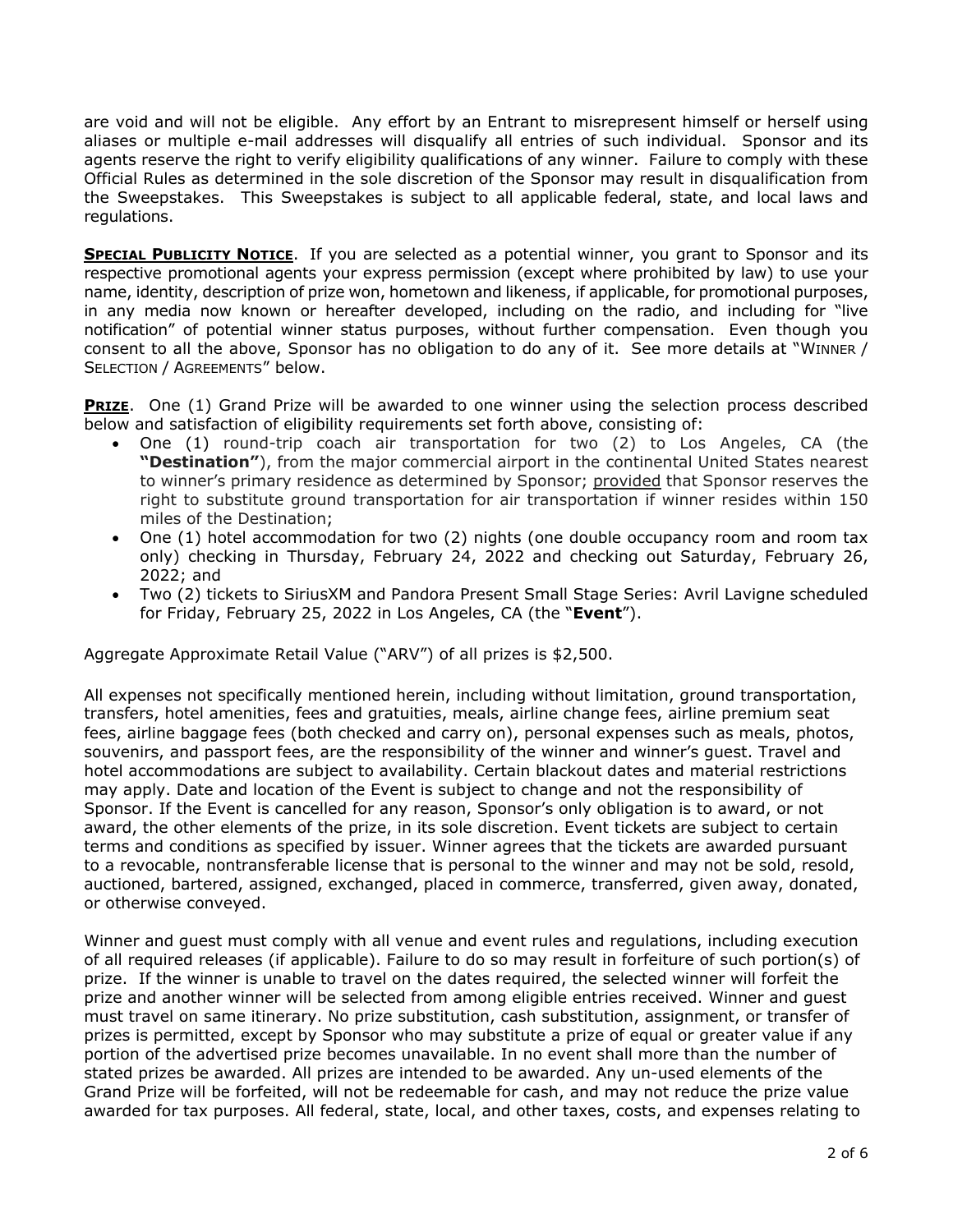the use, acceptance, or possession of the prize are the sole responsibility of the winner. Winner will receive an IRS Form 1099 for the actual value of prize awarded. Actual retail value of prize depends upon the location of the winner and fares to and from the Destination at time of departure.

**ODDS.** Odds of winning depend upon the number of eligible entries received during the Entry Period. This Sweepstakes is intended to be advertised as follows: (1) on the radio on various music, talk, entertainment and sports channels on both Sirius and XM Radio, (2) on the internet on various music, talk, entertainment and sports websites and SiriusXM channel pages at [www.siriusxm.com,](http://www.siriusxm.com/) (3) on Facebook, Twitter and other social media sites, (4) by unsponsored and sponsored members of the public in social media and online communities, and possibly (5) via selected versions of the SiriusXM weekly e-newsletter "The Hear & Now" which versions contain banner advertisements for our Sweepstakes that are delivered to a minimum of approximately 15,000,000 email addresses.

**WINNER / SELECTION / AGREEMENTS.** The winner will be determined in a random drawing to be held on or about **February 21, 2022** following the close of the Entry Period from among all eligible entries received under the supervision of Sponsor whose decisions are final and binding in all respects. Selected winner will be notified by telephone using information provided at time of entry on the Entry Page and must respond to Sponsor within one (1) business day to provide a valid email address where notification of potential winner status and required documents as described below can be sent. Except where prohibited, acceptance of prize constitutes winner's consent, and winner and guest will be required to sign a release, to allow Sponsor and its promotional agents to use winner's and winner's guest's name, likeness, photo, video footage, and/or biographical data for advertising and promotional purposes, without additional compensation, in perpetuity, in all media, now known or hereafter developed, in connection with Sponsor, this sweepstakes, the Sponsor's web sites, and the Event. Winner will be required to sign and return to Sponsor a Declaration of Eligibility, Publicity & Liability Release ("**Declaration**") (where permitted by law) and/or IRS Form W-9 (if required by IRS regulations), prior to and as a condition of acceptance of prize, WITHIN ONE (1) BUSINESS DAY OF THE DATE OF THE NOTIFICATION or prize will be forfeited and an alternate winner selected. Winner's guest must also sign and return a liability and publicity release (where permitted by law) prior to travel. Prize will be awarded within 45 days after receipt and verification of completed prize notification. If prize notification is undeliverable, or if a potential winner does not respond to the prize notification telephone call within the time specified or if the potential winner cannot be contacted for any reason, including an invalid telephone number, if the Declaration is not complete and received by Sponsor within the time required, or in the event of non-compliance with these Official Rules, the prize will be forfeited, and an alternate winner will be selected at random from the remaining eligible entries. Guest must be at least 18 years old at time of travel. In the event the guest is under the age of majority ("**Minor**") as determined by the laws of the state in which the Minor resides, the Declaration must be signed by a parent or legal guardian on the Minor's behalf.

**SPECIAL COVID-19 NOTICE:** Entrants fully understand that (a) the novel coronavirus SARS-CoV-2 and any resulting disease (together with any mutation, adaptation or variation thereof, "**COVID-19**") is extremely contagious and there is an inherent risk of exposure to COVID-19 in any place where people are or have been present; (b) no precautions, including protocols that will be implemented from time to time by Event venue can eliminate the risk of exposure to COVID-19; (c) while people of all ages and health conditions have been adversely affected by COVID-19, certain people have been identified by public health authorities as having greater risk based on age and/or underlying medical conditions; (d) other persons travelling to and/or from the Event and attending the Event may not be fully vaccinated against the COVID-19 virus; and (e) exposure to COVID-19 can result in being subject to quarantine requirements, illness, disability, other shortterm and long-term health effects, and/or death, regardless of age or health condition.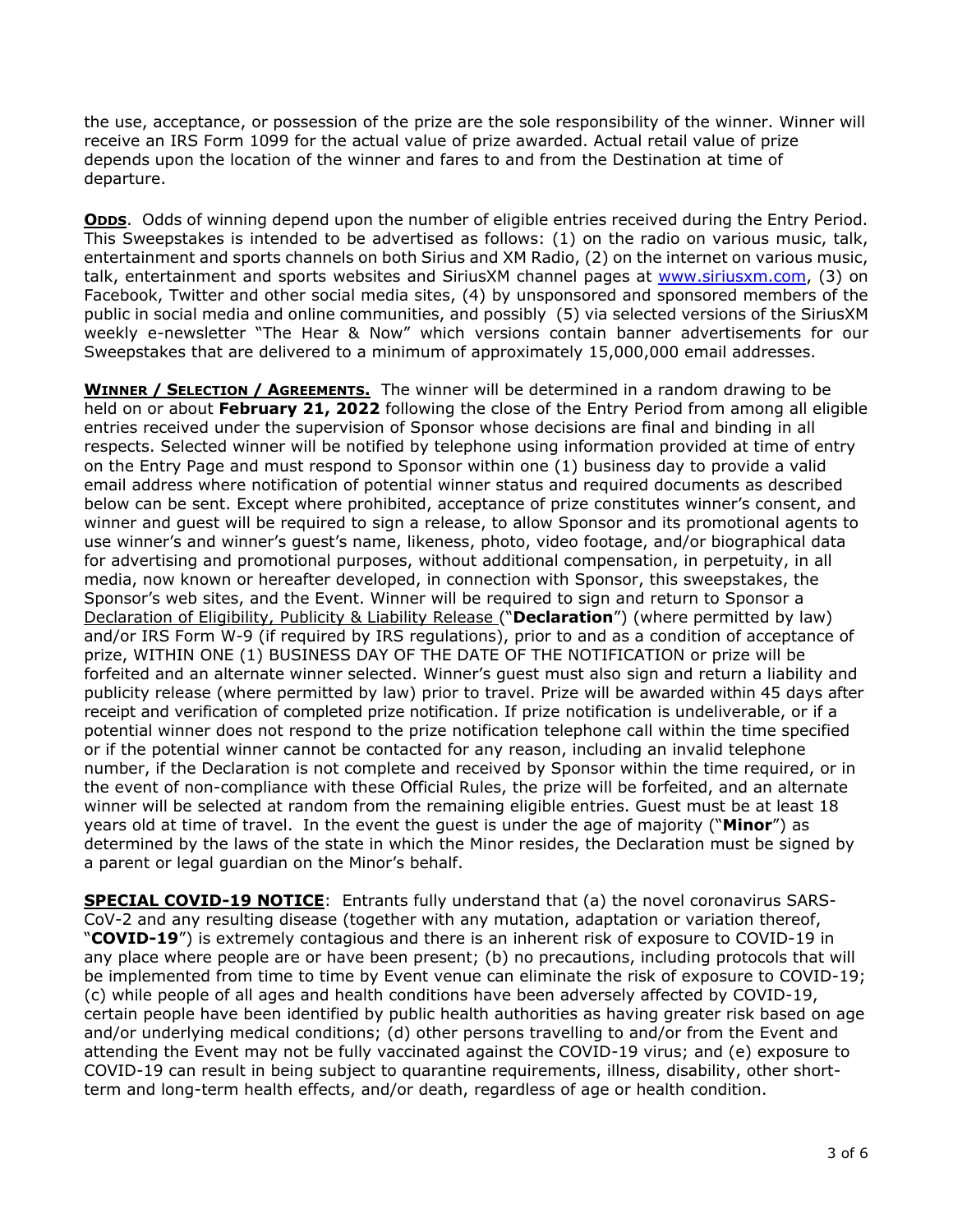**SPECIAL NOTICE REGARDING TRAVEL AND EVENT ATTENDANCE**: WINNER AND GUEST AGREE TO AND ARE RESPONSIBLE FOR STAYING INFORMED OF AND COMPLYING WITH ALL LOCAL LAWS AND TRAVEL AND EVENT VENUE RULES AND POLICIES, WHICH MAY INCLUDE, BUT ARE NOT LIMITED TO SOCIAL DISTANCING, MASKING, PROOF OF VACCINATION, AND/OR PROOF OF NEGATIVE VIRUS TESTING. SPONSOR, THE APPLICABLE TRAVEL AIRLINE, TALENT, EVENT PERSONNEL AND STAFF AND THEIR RESPECTIVE AGENTS, EACH RESERVE THE RIGHT, IN THEIR SOLE DISCRETION, TO REMOVE OR TO DENY TRAVEL, OR REVOKE ACCESS TO THE EVENT, TO WINNER AND/OR GUEST WHO DOES NOT COMPLY WITH ANY OF THE AFOREMENTIONED RULES, IS INTOXICATED, PRESENTS A SAFETY RISK, ENGAGES IN DISRUPTIVE BEHAVIOR, OR ACTS WITH THE INTENT TO ANNOY, ABUSE, THREATEN, OR HARASS ANY OTHER PERSON. COVID-19 HEALTH PROTOCOLS MAY CHANGE AT ANY TIME AND SPONSOR, EVENT VENUE, OR TALENT HAVE NO OBLIGATION OR RESPONSIBILITY TO ANY PERSON WHO IS UNABLE TO COMPLY WITH THE UPDATED REQUIREMENTS, IS DENIED ENTRY, OR WHO MAY BE REMOVED FROM THE EVENT.

**VACCINATION REQUIREMENT FOR EVENT ATTENDANCE**: Winner and guest must provide physical or electronic proof of full vaccination against COVID-19 as administered by an authorized state or similar authority at least fourteen (14) days prior to the Event. Proof of vaccination identifying the name of the person who received the vaccination, the date administered, the type of vaccination, and official state identification will be checked at the Event venue by Sponsor or its appointed agent for compliance with the foregoing. A person who fails to provide the requested documentation or other information as requested by Sponsor or Event venue personnel will be denied entry to the Event. Sponsor and Event venue personnel reserve the right to independently verify and reject, in their sole discretion, any attendee vaccination documentation. There will be no exceptions.

**PRIVACY NOTICE / MARKETING.** By entering this Sweepstakes, any personal information Entrants submit will be disclosed to the Sponsor and will be used only by us consistent with our privacy policy. Sponsor may use Entrants' personal information, including postal and e-mail addresses, to contact Entrants regarding SiriusXM goods and services and any other offers and/or promotions that we believe might be of interest to Entrants. (If you have previously asked us not to send you promotional emails, your Entry into this promotion will cause you to receive emails related only to this promotion.)

Special Note: We will make no use of your telephone number or date of birth as a result of your Entry except to contact potential winner and to verify your eligibility to enter. This promotion may be advertised on Facebook, but Entrants will be providing information to Sirius XM Radio Inc. and not to Facebook. Be sure to read the SiriusXM Radio Privacy Policy at [www.siriusxm.com/privacy.](http://www.siriusxm.com/privacy)

**GENERAL CAUTION / RELEASE.** Sponsor reserves the right to permanently disqualify any person it believes has violated these Official Rules. If, in Sponsor's opinion, there is any suspected or actual evidence of electronic or non-electronic tampering with any portion of this Sweepstakes, or if technical difficulties or technical corruption (including a computer virus or system malfunction) compromise the integrity of the Sweepstakes, Sponsor reserves the right to terminate the Sweepstakes and select winner from among all eligible entries received prior to termination. Should the Sweepstakes be terminated prior to the stated expiration date, notice will be posted at [www.siriusxm.com.](http://www.siriusxm.com/) Any attempt to deliberately damage the content or operation of this drawing is unlawful and subject to legal action by the Sponsor and its agents.

You agree, on your own behalf, and on behalf of your heirs, executors, administrators, legal representatives, successors, and assigns (collectively the "**Releasing Parties**"), to hereby release, defend, indemnify, and hold harmless the Sponsor, and those working on their respective behalf, and all other businesses involved in this Sweepstakes (including prize vendor or provider, talent, and the Event venue ), as well as each of their respective employees, officers, directors, agents and representatives, successors, and assigns (collectively the "**Released Parties**"), from any and all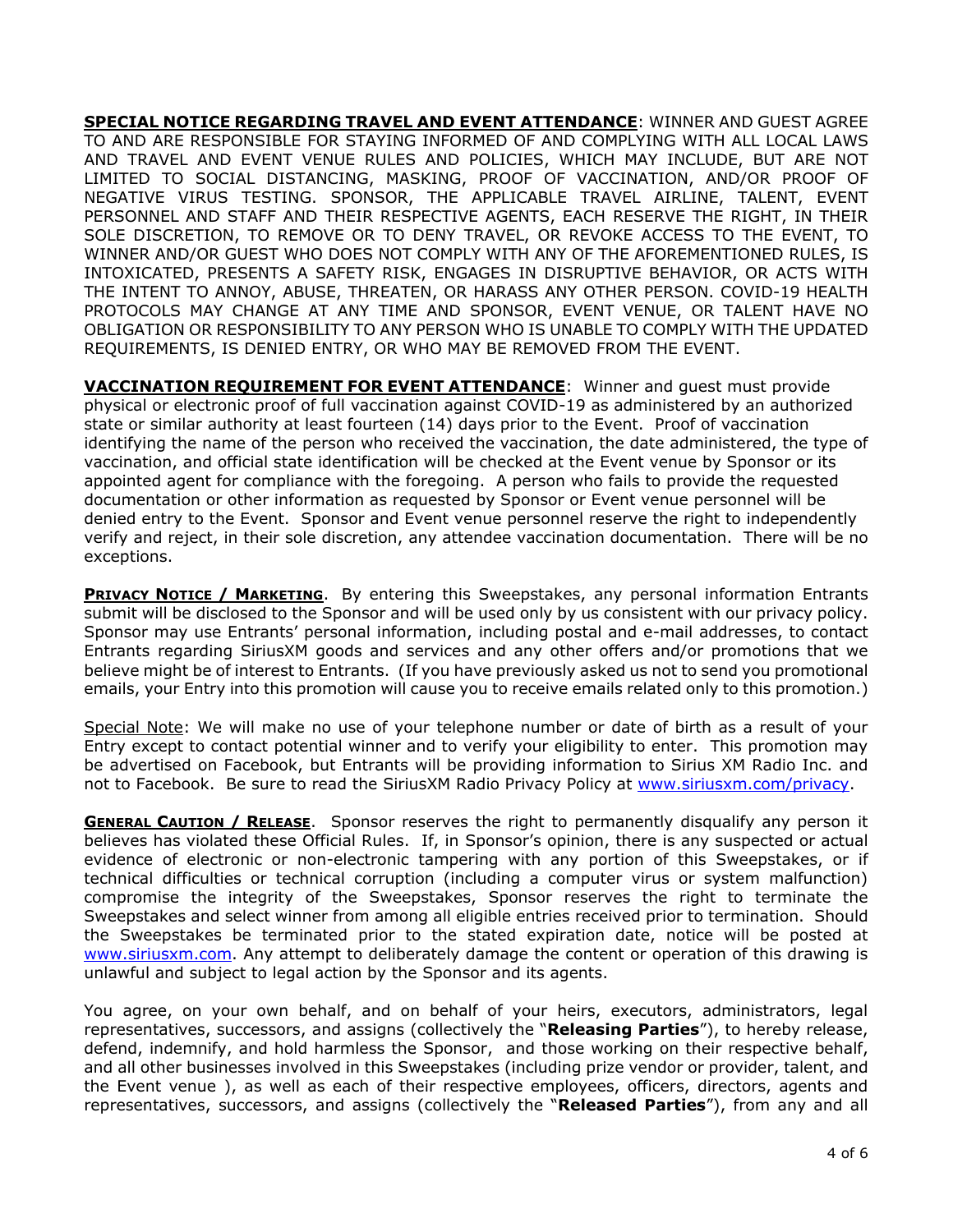actions, causes of action, suits, debts, dues, sums of money, accounts, reckonings, covenants, contracts, controversies, agreements, promises, trespasses, lost profits, indirect or direct damages, consequential damages, incidental damages, punitive or exemplary damages, including for injury and death, judgments, extent, executions, claims and demands whatsoever, in law, admiralty, or equity, whether known or unknown, foreseen or unforeseen, against Released Parties which any one or more of the Releasing Parties ever had, now have or hereafter can, shall or may have, whether known or unknown, asserted or non-asserted, which may in any way arise out of or relate to your participation in this Sweepstakes or the awarding, acceptance, use, or misuse of a prize, including travelling to and attendance at the Event.

**DISCLAIMER OF LIABILITY.** The Released Parties shall not be responsible for (i) any typographical or other error in the publishing or printing of the offer, administration of the Sweepstakes or in the announcement of any prize; (ii) lost, late, misdirected, damaged, illegible or incomplete entries, or postage due mail; (iii) error, omission, interruption, deletion, defect, delay in operations or transmission, theft or destruction or unauthorized access to or alterations of entry materials, or for technical, network, telephone equipment, electronic, computer, mobile device, hardware or software malfunctions of any kind, or inaccurate transmission of or failure to receive entry information by Sponsor on account of technical problems or traffic congestion on the Internet or at any web site or any combination thereof; (iv) any injury or damage to entrant's or any other person's computer or mobile device related to or resulting from participating in the Sweepstakes; or (v) the failure of any third party to comply with the instructions and proper administration of this Sweepstakes.

You agree that the Released Parties shall not be liable for any injury, including illness, death, loss, or damage of any kind caused or claimed to be caused, by participation in this Sweepstakes, or from the acceptance, use, or redemption of any prize, including travelling to and attendance at the Event.

**FORCE MAJEURE**. In the event Sponsor and its agents are prevented from continuing with this Sweepstakes as contemplated herein by any event beyond its control, including but not limited to fire, flood, earthquake, explosion, pandemic, virus, quarantine, labor dispute or strike, act of God or public enemy, satellite or equipment failure, riot or civil disturbance, terrorist threat or activity, war (declared or undeclared) or any federal, state, or local government law, order, or regulation, or order of any court or other cause not within their control, Sponsor and its agents shall have the right to modify, suspend, extend or terminate the sweepstakes, and award the prize in its sole discretion. IF THE EVENT IS CANCELLED OR TRAVEL TO THE DESTINATION IS IN ANY WAY DELAYED OR CANCELLED, SPONSOR'S ONLY OBLIGATION IS TO AWARD, OR NOT AWARD, THE REMAINING ELEMENTS OF THE PRIZES DESCRIBED ABOVE, IN ITS SOLE DISCRETION, WITH NO ALTERNATIVE COMPENSATION TO THE WINNER AND GUEST.

**LAW / DISPUTE RESOLUTION.** This Sweepstakes shall be governed by and interpreted under the laws of the State of New York, U.S.A., without regard to its conflicts of laws provisions that may require the application of the laws of another jurisdiction. All disputes, claims, and causes of action arising out of or in connection with this Sweepstakes shall be resolved individually, without resort to any form of class action. Any action or litigation concerning this Sweepstakes shall take place exclusively in the federal or state courts sitting in New York, New York, and you expressly consent to the jurisdiction of and venue in such courts and you waive all defenses of lack of jurisdiction and inconvenient forum with respect to such courts. You agree to service of process by mail or other method acceptable under the laws of the State of New York. ANY CLAIMS, JUDGMENTS AND/OR AWARDS SHALL BE LIMITED TO ACTUAL OUT-OF-POCKET COSTS ASSOCIATED WITH ENTERING THIS SWEEPSTAKES. YOU HEREBY WAIVE ANY RIGHTS OR CLAIMS TO ATTORNEY'S FEES, INDIRECT, SPECIAL, PUNITIVE, INCIDENTAL OR CONSEQUENTIAL DAMAGES, WHETHER FORESEEABLE OR NOT AND WHETHER BASED ON NEGLIGENCE OR OTHERWISE.